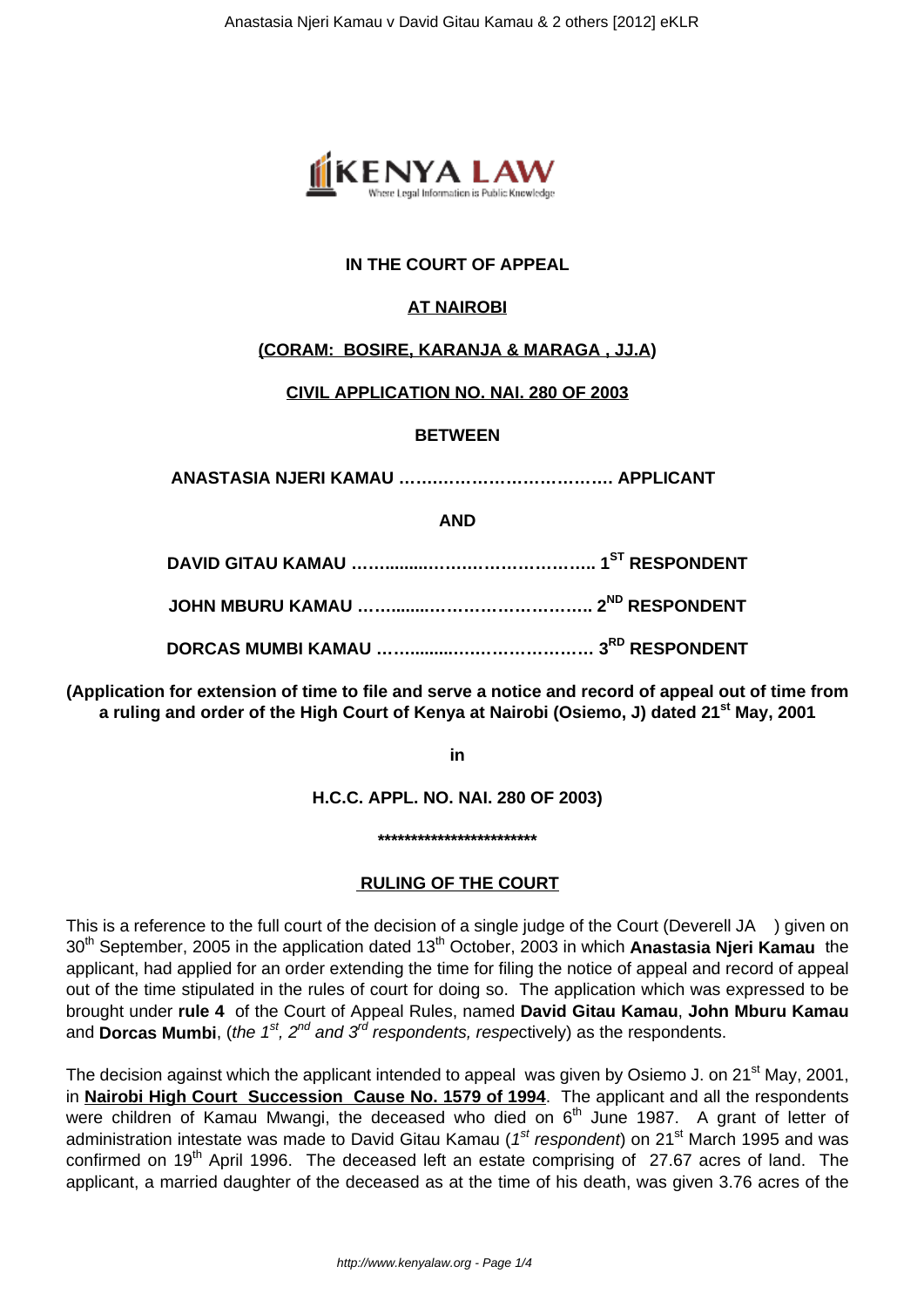land but she was not satisfied arguing that she was discriminated against because she was a daughter. She moved the High Court for an order revoking the grant on that account. It is that application which Osiemo J. handled. The learned Judge dismissed the application on the main ground that sufficient provision had been made for the benefit of the applicant and he saw no basis for interfering with the grant.

By the rules of this Court if the applicant was dissatisfied with that decision she had the right of appealing against it, and she would be obliged to file and serve a notice of appeal within 14 days of that decision (see **rule 74** – now **rule 75** of the Court of Appeal Rules). The applicant filed and served a notice of appeal within time but not the record of appeal. That is why she took out a motion under **rule 4**, above, seeking an extension of time within which to do so. The applicant filed the notice of appeal on  $24<sup>th</sup>$  May 2001, and applied in time for copies of proceedings and ruling, and she was advised by the court, by its letter dated 1<sup>st</sup> November 2002 that copies of those proceedings and ruling were ready for collection. She did not, however, pay for them until 20<sup>th</sup> November, 2002. She collected the copies thereof on 22<sup>nd</sup> December, 2002, by which date the time for lodging a record of appeal had apparently expired. We say apparently, because by a Certificate of Delay dated  $31<sup>st</sup>$  December, 2002, the period between  $23<sup>rd</sup>$  May 2001 and 3<sup>rd</sup> December 2002, was certified by the High Court to have been required for the preparation and delivery of the copies of proceedings and ruling, and therefore excluded from computation by dint of the proviso to **rule 81** of the Court of Appeal Rules. So by 22<sup>nd</sup> December, 2002, the applicant would have been in time had she lodged her record of appeal. She did not, however, file any. She took out a motion under **rule 4** for extension of time within which to file and serve a fresh notice of appeal which motion was filed in court on  $24<sup>th</sup>$  January 2003. She, however, withdrew the said motion on  $12<sup>th</sup>$ September 2003, on the ground that it was defective and filed the current one on 13<sup>th</sup> October, 2003.

The jurisdiction of a single Judge under **rule 4** is discretionary. The single Judge exercises that power on behalf of the whole Court by virtue of **rule 53(1)** of the Court of Appeal Rules. The full court may only interfere with the exercise of that jurisdiction in clear cases. In **Thuita Mwangi v. Kenya Airways Limited** – **Civil Application No. 162 of 2002** this Court set circumstances when the full court will be entitled to interfere. The court rendered itself thus:-

**"The circumstances under which the full court would be entitled to interfere with the exercise of the discretionary powers by the single Judge are similar to those under which an appellate court would be entitled to interfere with the exercise of a discretion by a trial Judge. Those circumstances were specified by the Court of Appeal for East Africa in MBOGO & ANOTHER vs. SHAH [1968] EA 93… All we need to say is that before we could ever think of interfering with the exercise of a discretion by a single Judge, and which discretion as we have already stated, is exercised on behalf of the whole court, we would have to be positively satisfied that in coming to this decision the single Judge has taken into account some irrelevant factor, or that he has failed to take into account a relevant factor, or that he has not applied a correct principle to the issue before him or that taking into account all the circumstances of the cases, his decision is plainly wrong."**

The principles to guide a Judge seised of an application under **rule 4** were aptly set out in the case of **Leo Sila Mutiso v. RoseHellen Wangari Mwangi** – **Civil Application No. Nai. 251 of 1997** (unreported). The court stated:

**"Whilst the discretion under rule 4 of the Rules is, unfettered, it must, like all discretion, be exercised judicially and not arbitrarily or capriciously; nor should it be exercised on the basis of sentiment or sympathy. It is now well settled that the decision whether or not to extend the time for appealing is essentially discretionary. It is also well settled that in general, the matters which**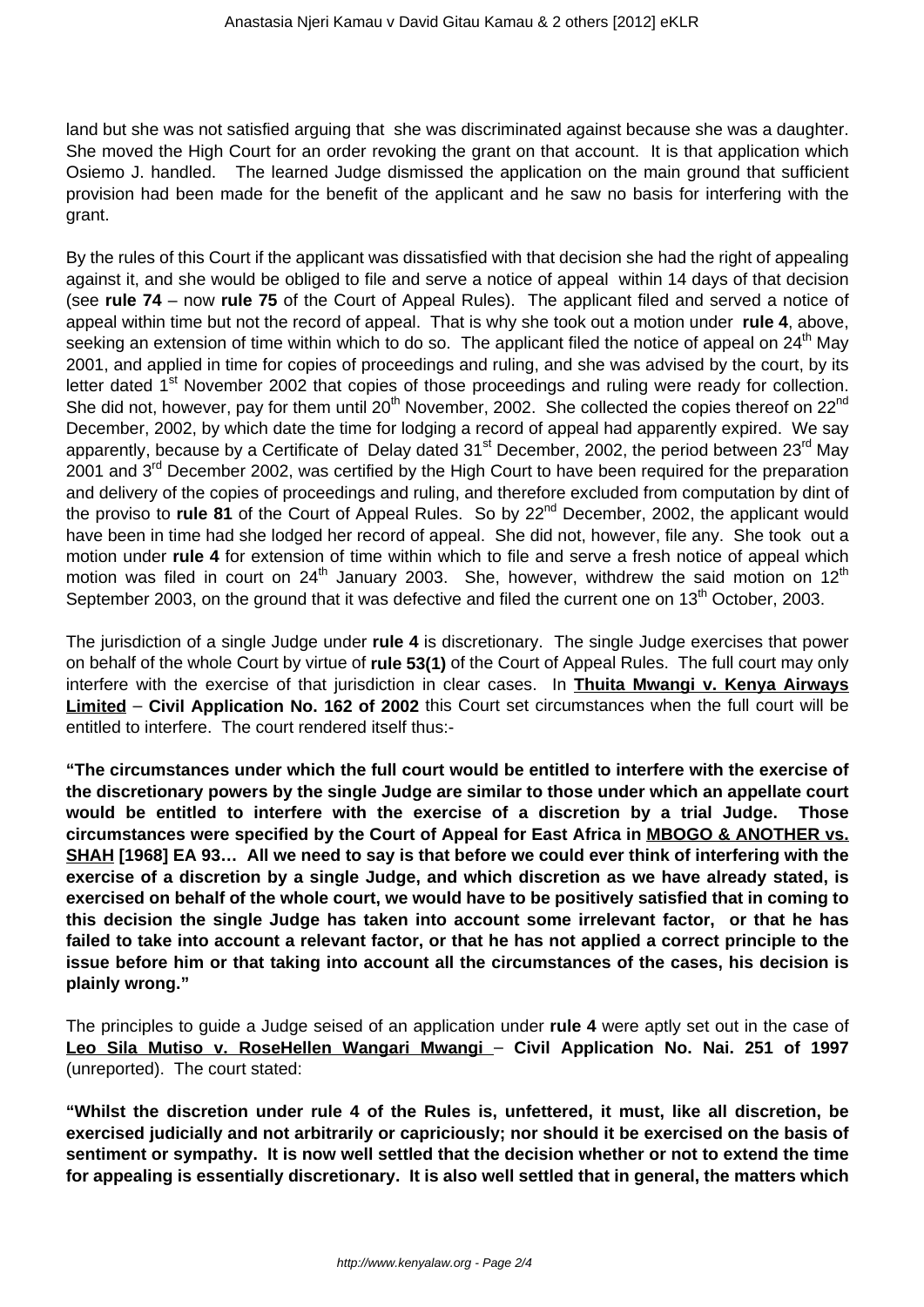### **this Court takes into account in deciding whether to grant an extension of time are first, the length of the delay, secondly, the reason for the delay, thirdly, (possibly), the chances of the appeal succeeding if the application is granted ; and, fourthly, the degree of prejudice to the respondent if the application is granted".**

Deverell J.A. after setting out the background facts to the case considered the steps the applicant had taken with a view to mounting an appeal. We have done the same herein. He then stated that the delay the applicant was supposed to account for was between  $22^{nd}$  December, 2002 and 13<sup>th</sup> October, 2003, when she filed the application before us. In his view that delay was not fully accounted for and was inordinate. He was not satisfied with the reasons which were given for the delay nor are we. The applicant did not impress the learned single Judge, nor are we ourselves impressed that the applicant acted with any sense of urgency. She was indolent. And while it is clear the learned single Judge after considering the merits of the applicant's intended appeal thought it has some merit, it was his view that its success was borderline. He also considered the circumstances of the applicant at that time and appreciated that she was a lay person and gave allowance for that. The learned Judge then concluded his ruling thus:

# **"I have weighed in the balance all the above in the exercise of my unfettered discretion and have come to the conclusion that the application by the applicant for extension of time to file the notice of appeal and record of appeal should be dismissed with costs. It is so ordered."**

In submissions made before us it was not shown what aspects the learned Judge may have taken into account which he ought not to have taken into account, or what aspects he omitted to take account of which he ought not to have done, or any error of principle, or that the decision he came to is otherwise plainly wrong. Mr. Kamonde for the applicant submitted before us that because the dispute concerns an interest in land and the parties are siblings, then the interests of justice demand that different considerations apply. We are unable to agree. The law on exercise of judicial discretion is clear and well settled, and any approach based on sympathy, whims, or other consideration other than the principles we set out earlier must be rejected.

In the result we are satisfied that there is no basis for interfering with the single Judge's exercise of judicial discretion. The delay in taking the essential step in mounting an appeal was inordinate and was not satisfactorily explained.

The reference fails and is dismissed with costs.

# **Dated and delivered at Nairobi this 20th day of April 2012**.

#### **S.E.O. BOSIRE**

**……….…….**

**JUDGE OF APPEAL**

**W. KARANJA**

**……………..**

**JUDGE OF APPEAL**